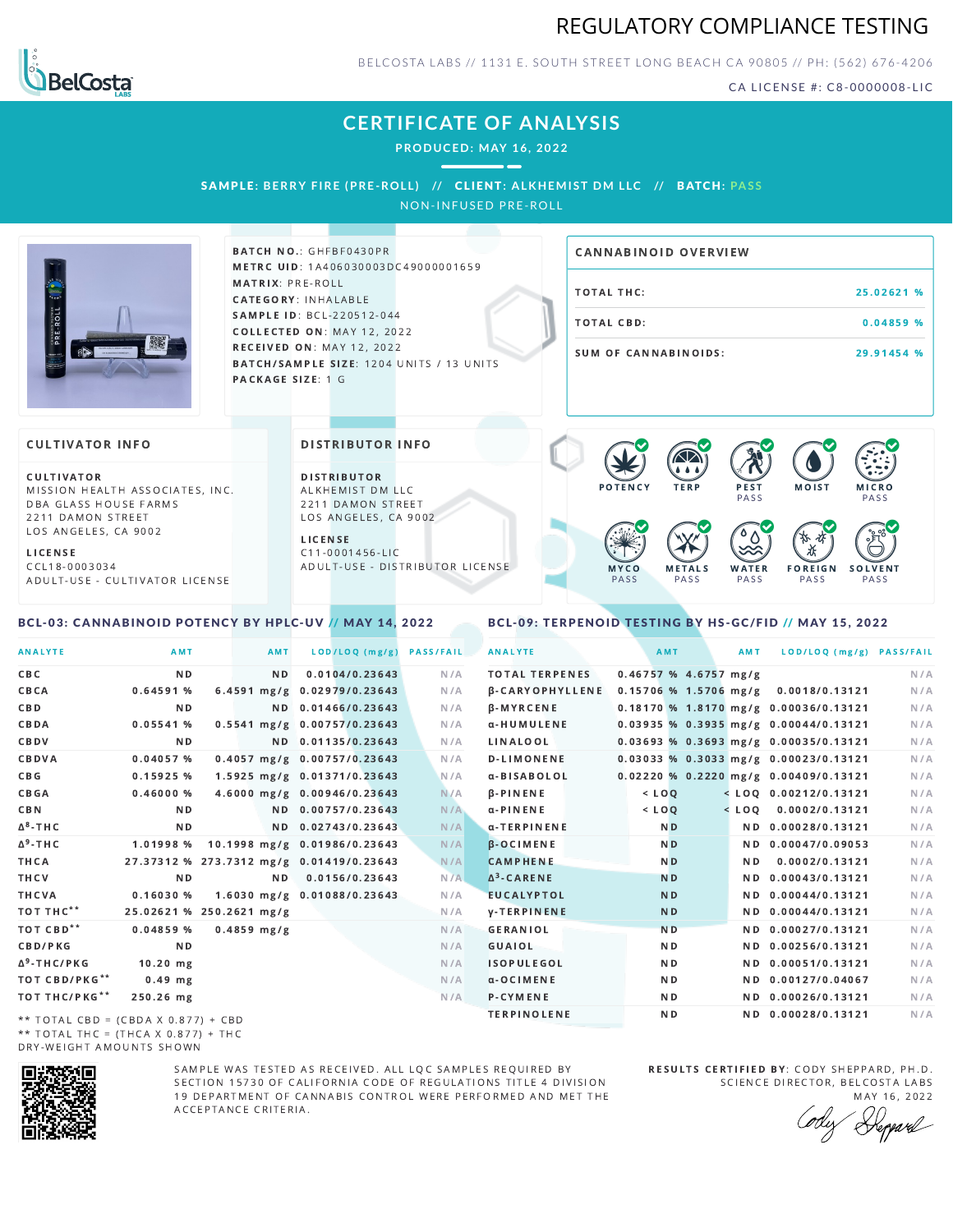## REGULATORY COMPLIANCE TESTING

#### <span id="page-1-0"></span>BCL-13: PESTICIDE TESTING BY GC/MS // MAY 15, 2022

| <b>ANALYTE</b>         | <b>LIMIT</b>  | $AMT(\mu g/g)$ | LOD/LOQ (µg/g)  | <b>PASS/FAIL</b> |
|------------------------|---------------|----------------|-----------------|------------------|
| <b>CAPTAN</b>          | $0.7 \mu g/g$ | N <sub>D</sub> | 0.03061/0.09269 | <b>PASS</b>      |
| CHLORDANE              | Any amt       | ND.            |                 | <b>PASS</b>      |
| <b>CHLORDANE CIS</b>   |               | ND.            | 0.01082/0.03282 | N/A              |
| <b>CHLORDANE TRANS</b> |               | N <sub>D</sub> | 0.01036/0.0313  | N/A              |
| <b>CHLORFENAPYR</b>    | Any amt       | N D            | 0.02333/0.07064 | <b>PASS</b>      |

| <b>ANALYTE</b>                      | LIMIT         | $AMT(\mu g/g)$ | LOD/LOQ (µg/g)  | <b>PASS/FAIL</b> |
|-------------------------------------|---------------|----------------|-----------------|------------------|
| <b>CHLORPYRIFOS</b>                 | Any amt       | N D            | 0.01088/0.03305 | <b>PASS</b>      |
| <b>DICHLORVOS</b>                   | Any amt       | N D.           | 0.01146/0.03474 | PASS             |
| <b>METHYL PARATHION</b>             | Any amt       | ND.            | 0.01315/0.03986 | <b>PASS</b>      |
| PENTACHLORONI-<br><b>TROBENZENE</b> | $0.1 \mu g/g$ | ND.            | 0.01367/0.04149 | <b>PASS</b>      |
|                                     |               |                |                 |                  |

## BCL-05: RESIDUAL PESTICIDE ANALYSIS BY LC-MS/MS ESI // MAY 15, 2022

| <b>ANALYTE</b>             |               | LIMIT AMT $(\mu g/g)$ | LOD/LOQ (µg/g) | <b>PASS/FAIL</b> | <b>ANALYTE</b>          |               | LIMIT AMT (µg/g) | LOD/LOQ (µg/g) PASS/FAIL |      |
|----------------------------|---------------|-----------------------|----------------|------------------|-------------------------|---------------|------------------|--------------------------|------|
| ABAMECTIN                  | $0.1 \mu g/g$ | N D                   | 0.01153/0.04   | PASS             | <b>METALAXYL</b>        | $2 \mu g/g$   | N D              | 0.00503/0.02             | PASS |
| <b>ACEPHATE</b>            | $0.1 \mu g/g$ | N D                   | 0.00368/0.02   | PASS             | <b>METHIOCARB</b>       | Any amt       | N D              | 0.00503/0.02             | PASS |
| ACEQUINOCYL                | $0.1 \mu g/g$ | N D                   | 0.00417/0.02   | PASS             | METHOMYL                | 1 $\mu$ g/g   | N D              | 0.00494/0.02             | PASS |
| ACETAMIPRID                | $0.1 \mu g/g$ | N D                   | 0.00464/0.02   | PASS             | <b>MEVINPHOS</b>        | Any amt       | N D              |                          | PASS |
| <b>ALDICARB</b>            | Any amt       | N D                   | 0.01109/0.04   | PASS             | <b>MEVINPHOSI</b>       |               | N D              | 0.00163/0.0084           | N/A  |
| <b>AZOXYSTROBIN</b>        | $0.1 \mu g/g$ | N D                   | 0.00639/0.02   | PASS             | <b>MEVINPHOS II</b>     |               | N D              | 0.00542/0.0316           | N/A  |
| <b>BIFENAZATE</b>          | $0.1 \mu g/g$ | N D                   | 0.00355/0.02   | PASS             | <b>MYCLOBUTANIL</b>     | $0.1 \mu g/g$ | N D              | 0.00867/0.04             | PASS |
| <b>BIFENTHRIN</b>          | $3 \mu g/g$   | N D                   | 0.00473/0.04   | PASS             | <b>NALED</b>            | $0.1 \mu g/g$ | N D              | 0.00328/0.02             | PASS |
| <b>BOSCALID</b>            | $0.1 \mu g/g$ | N D                   | 0.00494/0.02   | PASS             | OXAMYL                  | $0.5 \mu g/g$ | N D              | 0.00455/0.02             | PASS |
| <b>CARBARYL</b>            | $0.5 \mu g/g$ | N D                   | 0.00295/0.02   | PASS             | <b>PACLOBUTRAZOL</b>    | Any amt       | N D              | 0.00714/0.04             | PASS |
| CARBOFURAN                 | Any amt       | N D                   | 0.00613/0.02   | PASS             | PERMETHRIN              | $0.5 \mu g/g$ | N D              |                          | PASS |
| CHLORANTRANIL-             | $10 \mu g/g$  | N D                   | 0.00697/0.04   | PASS             | PERMETHRIN CIS          |               | ND.              | 0.00237/0.0082           | N/A  |
| <b>IPROLE</b>              |               |                       |                |                  | PERMETHRIN TRANS        |               |                  | ND 0.00245/0.0118        | N/A  |
| <b>CLOFENTEZINE</b>        | $0.1 \mu g/g$ | ND.                   | 0.0054/0.02    | PASS             | <b>PHOSMET</b>          | $0.1 \mu g/g$ | N D              | 0.0043/0.02              | PASS |
| COUMAPHOS                  | Any amt       | N D                   | 0.00215/0.02   | <b>PASS</b>      | PIPERONYLBUTO-          | $3 \mu g/g$   | N D              | 0.00247/0.02             | PASS |
| CYFLUTHRIN                 | $2 \mu g/g$   | N D                   | 0.05508/0.2    | <b>PASS</b>      | XIDE                    |               |                  |                          |      |
| <b>CYPERMETHRIN</b>        | $1 \mu g/g$   | N D                   | 0.00556/0.04   | PASS             | <b>PRALLETHRIN</b>      | $0.1 \mu g/g$ | N D              | 0.00392/0.02             | PASS |
| <b>DAMINOZIDE</b>          | Any amt       | N D                   | 0.00227/0.04   | PASS             | PROPICONAZOLE           | $0.1 \mu g/g$ | N D              | 0.0024/0.02              | PASS |
| DIAZINON                   | $0.1 \mu g/g$ | N D                   | 0.00487/0.02   | PASS             | <b>PROPOXUR</b>         | Any amt       | N D              | 0.00374/0.02             | PASS |
| <b>DIMETHOATE</b>          | Any amt       | N D                   | 0.00354/0.02   | PASS             | <b>PYRETHRINS</b>       | $0.5 \mu g/g$ | N D              |                          | PASS |
| <b>DIMETHOMORPH</b>        | $2 \mu g/g$   | N D                   |                | PASS             | PYRETHRINS PYRETHRIN I  |               | ND.              | 0.00726/0.04             | N/A  |
| <b>DIMETHOMORPH I</b>      |               | N D                   | 0.00109/0.0078 | N/A              | PYRETHRINS PYRETHRIN II |               |                  | ND 0.00754/0.02284       | N/A  |
| <b>DIMETHOMORPH II</b>     |               | N D                   | 0.0015/0.0122  | N/A              | <b>PYRIDABEN</b>        | $0.1 \mu g/g$ | N D              | 0.0034/0.02              | PASS |
| <b>ETHOPROPHOS</b>         | Any amt       | N D                   | 0.0041/0.02    | <b>PASS</b>      | <b>SPINETORAM</b>       | $0.1 \mu g/g$ | N D              |                          | PASS |
| <b>ETOFENPROX</b>          | Any amt       | ND.                   | 0.00274/0.02   | <b>PASS</b>      | <b>SPINETORAM J</b>     |               | N D              | 0.00329/0.016            | N/A  |
| ETOXAZOLE                  | $0.1 \mu g/g$ | N D                   | 0.00385/0.02   | PASS             | <b>SPINETORAM L</b>     |               | N D              | 0.00157/0.016            | N/A  |
| <b>FENHEXAMID</b>          | $0.1 \mu g/g$ | N D                   | 0.01055/0.02   | PASS             | <b>SPINOSAD</b>         | $0.1 \mu g/g$ | N D              |                          | PASS |
| <b>FENOXYCARB</b>          | Any amt       | N D                   | 0.00175/0.02   | <b>PASS</b>      | SPINOSAD A              |               |                  | ND 0.00205/0.01438       | N/A  |
| <b>FENPYROXIMATE</b>       | $0.1 \mu g/g$ | N D                   | 0.00481/0.02   | PASS             | SPINOSAD D              |               |                  | ND 0.00104/0.00498       | N/A  |
| <b>FIPRONIL</b>            | Any amt       | N D                   | 0.00478/0.02   | PASS             | <b>SPIROMESIFEN</b>     | $0.1 \mu g/g$ | N D              | 0.00944/0.04             | PASS |
| FLONICAMID                 | $0.1 \mu g/g$ | N D                   | 0.00398/0.02   | PASS             | SPIROTETRAMAT           | $0.1 \mu g/g$ | N D              | 0.00208/0.02             | PASS |
| FLUDIOXONIL                | $0.1 \mu g/g$ | N D                   | 0.01369/0.04   | PASS             | <b>SPIROXAMINE</b>      | Any amt       | N D              | 0.00344/0.02             | PASS |
| HEXYTHIAZOX                | $0.1 \mu g/g$ | N D                   | 0.00297/0.02   | PASS             | <b>TEBUCONAZOLE</b>     | $0.1 \mu g/g$ | N D              | 0.00816/0.04             | PASS |
| IMAZALIL                   | Any amt       | N D                   | 0.0056/0.02    | PASS             | <b>THIACLOPRID</b>      | Any amt       | N D              | 0.0039/0.02              | PASS |
| <b>IMIDACLOPRID</b>        | $5 \mu g/g$   | N D                   | 0.00645/0.02   | PASS             | <b>THIAMETHOXAM</b>     | $5 \mu g/g$   | N D              | 0.00358/0.02             | PASS |
| <b>KRESOXIM-</b><br>METHYL | $0.1 \mu g/g$ | N D                   | 0.00339/0.02   | PASS             | TRIFLOXYSTROB-<br>ΙN    | $0.1 \mu g/g$ | N D              | 0.00421/0.02             | PASS |